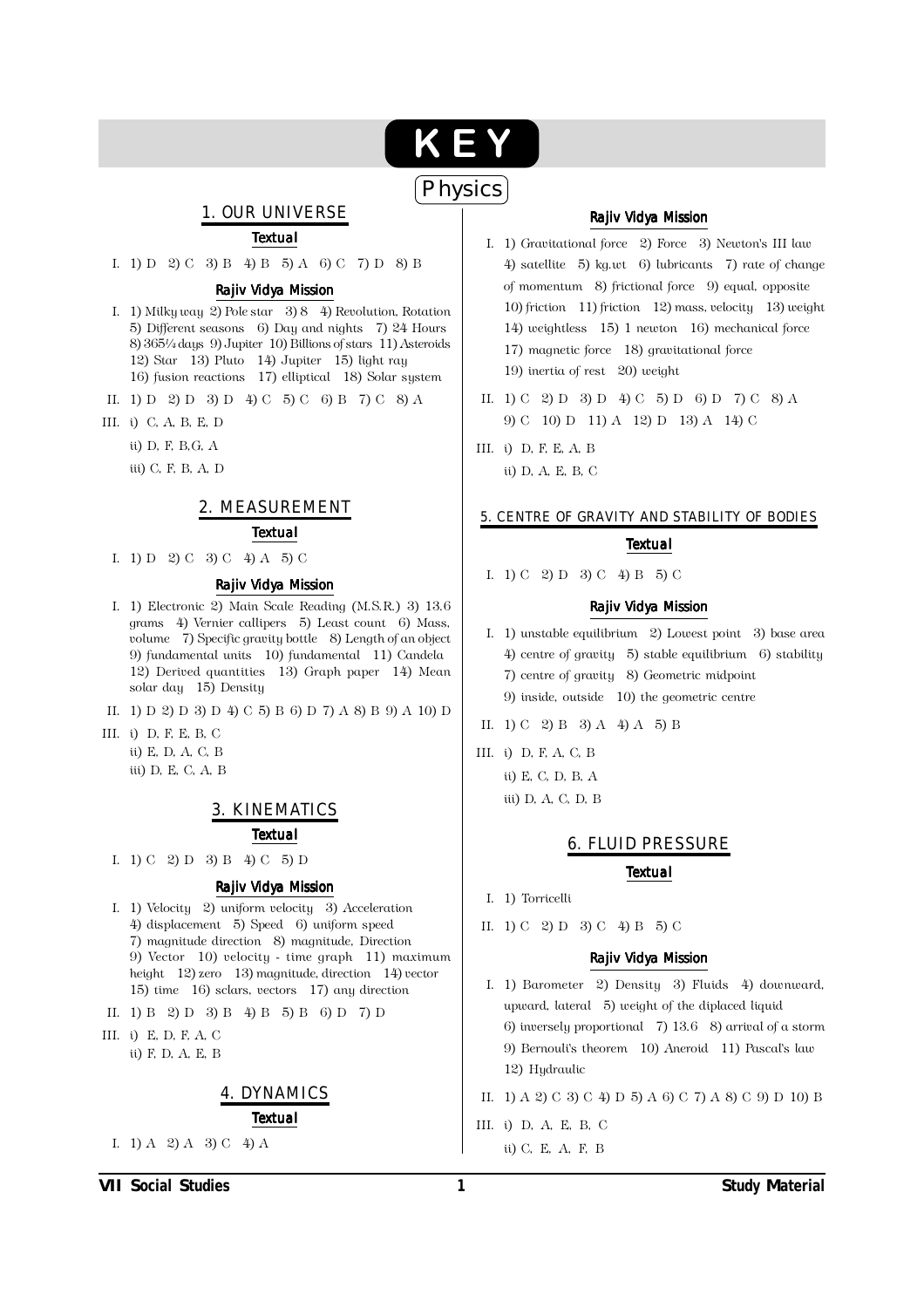#### 7. HEAT

#### **Textual**

I. 1) D 2) B 3) B 4) A 5) B

#### Rajiv Vidya Mission

- I. 1) temperature 2) Temperature 3) Heat 4)  $98.4^{\circ}$ F 5) Clinical thermometer 6) Lower Fixed Point (LFP) 7) Melting point decreases with increase of pressure 8) B.P. 9) Melting Point 10) pressure 11) Temperature 12) Boiling point 13) Thermometer
- II. 1) D 2) A 3) B 4) A 5) B 6) C 7) B 8) D 9) A
- III. i) C, F, E, A, B
	- ii) D, C, A, E, B

#### 8. WAVES

#### **Textual**

I. 1) A 2) D 3) B

#### Rajiv Vidya Mission

- I. 1) longitudinal waves 2) Particles 3) A medium  $4)$  energy  $5)$  compression  $6)$  crests and troughs 7) Rare fraction 8) parallel 9) A wave 10) vibration
- II.  $1)$  C 2) D
- III. i) B, D, F, A, C ü) F. D. B. C. A

#### 9. SOUND

#### **Textual**

I. 1) B 2) A 3) B 4) A 5) D

#### Rajiv Vidya Mission

- I. 1) Medium 2) Sound 3) vacuum 4) Noise 5) Musical note 6) solids, gases
- II.  $1)$  D
- III. C, A, B, E, D

#### 10. LIGHT

#### **Textual**

I. 1) D 2) B 3) B 4) A

#### Rajiv Vidya Mission

- I. 1) Object distance 2) Kaleiodoscope 3) Real image 4) Centre of curvature 5) Radius of the curvature
	- 6) Kaleiodoscope 7) Convex 8) Opaque substances
	- 9) Virtual images 10) Transport substances
	- 11) Medium 12) Divergent 13) Refractive index
- 14) Refraction 15) Concave 16) Concave mirror 17) Snell's law
- II. 1) C 2) B 3) B 4) B 5) C 6) C
- III. i) C. E. G. F. A ii) D, C, E, B, A iii) E, G, F, C, B

#### 11. MAGNETISM

#### **Textual**

I. 1) C 2) C 3) C 4) D

#### **Raily Vidva Mission**

- I. 1) repel, attract 2) pairs 3) magnetic substances 4) poles 5) Demagnetisation 6) North, South 7) Natural magnets 8) retentivity 9) Steel 10) more powerful than natural magnets 11) magnetic lines of force 12) Isolated 13) electro 14) Earth 15) Isolated 16) magnetism
- II. 1) A 2) D 3) D 4) B 5) D 6) A 7) A 8) D
- III. C, E, A, F, B

#### 12. ELECTRICITY

#### **Textual**

I. 1) D 2) D 3) D 4) C 5) D

#### Rajiv Vidya Mission

- I. 1) resistance 2) Electrolysis 3) Ampere's swimming 4) Electrolysis 5) Volts 6) Electric current 7) e.m.f. 8) an electric circuit 9) Electrolyte 10) Dry cell
- II. 1) C 2) A 3) B 4) A 5) A 6) B 7) C 8) A 9) B 10) C 11) A 12) C 13) A 14) B
- III. i) E, D, A, B, C  $i$ i) B. D. A. C. iii) C, F, A, E, B

#### 13. MODERN WORLD - INSTRUMENTS

#### **Raily Vidya Mission**

- I. 1) impressions 2) Pulses of current 3)  $3 \times 10^8$  m/sec 4) 1/16 5) Speaker 6) Electrons 7) Telephone 8) T.V. 9) Photo electric effect 10) Focal length 11) J.J. Thomson 12) Electromagnetic waves
- II. 1) C 2) A 3) B 4) A 5) D 6) C 7) A 8) C 9)  $D = 10$ ) A
- III. i) D. E. A. C. B ii) F, E, A, D, B iii) C, E, D, A, B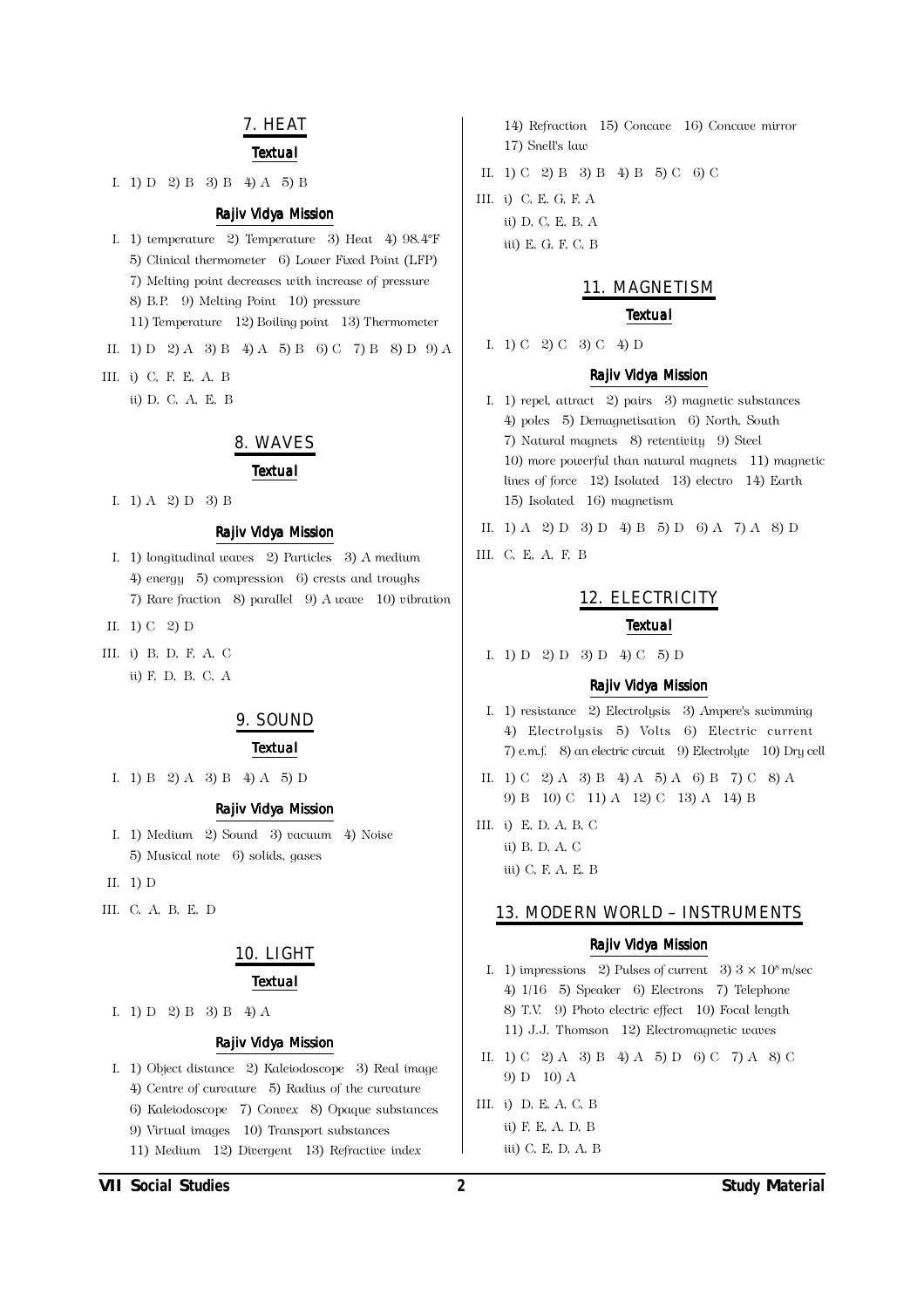## Chemistry

#### 1. ACTION OF HEAT ON SUBSTANCES

#### **Textual**

- I. 1) physical  $\sqrt{2}$  chemical 3) chemical 4) physical 5) Physical
- II. i) A, F, D, E, C

#### Rajiv Vidya Mission

- I. 1) sublimation 2)  $NH<sub>a</sub>Cl$  3) brown 4) potassium nitrate, oxygen 5) yellow 6) magnesium oxide 7) CuO 8) Zinc oxide
- II. 1) A 2) D 3) D 4) C 5) B 6) B 7) C 8) A 9) C 10) A 11) B
- III. i) A, F, D, E, C
	- ii) D, G, A, B, F
		- iii) D, G, A, E, C

#### 2. SYMBOLS, FORMULAE AND EQUATIONS

#### **Textual**

I. 1) lead 2)  $O_2$  3) Sodium bicarbonate 4) Hg 5) H<sub>3</sub>O<sub>2</sub> 6) 80 gm

#### **Raily Vidya Mission**

- I. 1) Wolfram  $\left( 2 \right)$  mass  $\left( 3 \right)$  3  $\left( 4 \right)$  Auram  $\left( 5 \right)$  negative 6) valency 7) CH 8) 44
- II. 1) A 2) D 3) C 4) B 5) A 6) B 7) C 8) D 9) C 10) B 11) D
- III. i) E, D, B, G, F ü) A. E. B. C. D

#### **3. TYPES OF CHEMICAL CHANGES**

#### **Textual**

- I. 1) C 2) D 3) A 4) A
- II.  $1)$  A. E. F.  $2) B. D. G$ 3) H. 40 C.I

#### Rajiv Vidya Mission

- I. 1) NH<sub>2</sub>Cl 2) H<sub>2</sub> 3) HCl 4) Magnesium oxide 5) Pb(NO<sub>2</sub>)<sub>2</sub> 6) NaCl 7) NaCl 8) CO<sub>2</sub> 9) H<sub>2</sub> 10) I<sub>2</sub> 11) Barium sulphate, Sodium chloride 12) mercury, oxygen 13) oxygen 14) calcium hydroxide 15) Ammonia
- II. 1) D 2) B 3) B 4) B 5) D 6) D 7) C 8) B 9) D 10) D

#### 4. LAWS OF CHEMICAL COMBINATION

#### **Textual**

I. 1) 12 2) 5.58 3) 3.2

#### Rajiv Vidya Mission

- I. 1) 1:1 2) Barium chloride 3) Oxygen 4) NO 5) Sodium Nitrate 6) Ratio
- II. 1) A 2) D 3) C 4) D 5) D 6) A 7) C 8) D
- III. i) E, A, D, C, G ii) C, E, B, F, D

#### 5. WATER AND ITS CONSTITUENTS

#### **Textual**

- I. 1) ice 2)  $100^{\circ}$ C 3) Chlorination 4) lime 5) salt water 6) water 7) salt 8) temperature 9) neutral 10) Ammonia 11) rotten egg 12) hydrogen 13) hydrogen monoxide 14) carbon monoxide & carbon dioxide 15) 21% 16) mercury, oxide 17) blue, red, red, blue  $18)$  CO<sub>2</sub>
- II. 1) A 2) D 3) D

#### Rajiv Vidya Mission

- I. 1) hard water 2) boiling 3) cooling agent 4) solvent 5) sun, stars 6) Hydrogen 7) Hydrochloric 8) Hudrogenation 9) Oxuhudrogen torch 10) blue colour flame, water vapour 11) CaH<sub>2</sub>
- II. 1) C 2) C 3) D 4) C 5) B 6) C 7) A 8) C 9) B 10) C 11) C 12) D 13) B 14) D 15) C 16) C 17) D
- III. i) E, D, B, F, G ii) D, C, B, E, A iii) G, E, D, A, B w) C, F, G, A, D

#### **6. SULPHUR AND ITS COMPOUNDS**

#### **Textual**

I. 1) acidic 2)  $H_0S_0O_7$  3) sulphuric acid 4) reducing 5) carbon disulphide 6) sulphur 7) rhombic sulphur 8) dehydration 9) blue, red 10) Plastic sulphur 11) reducing  $12$ ) rotten egg  $13$ ) moisture

**VII Social Studies**